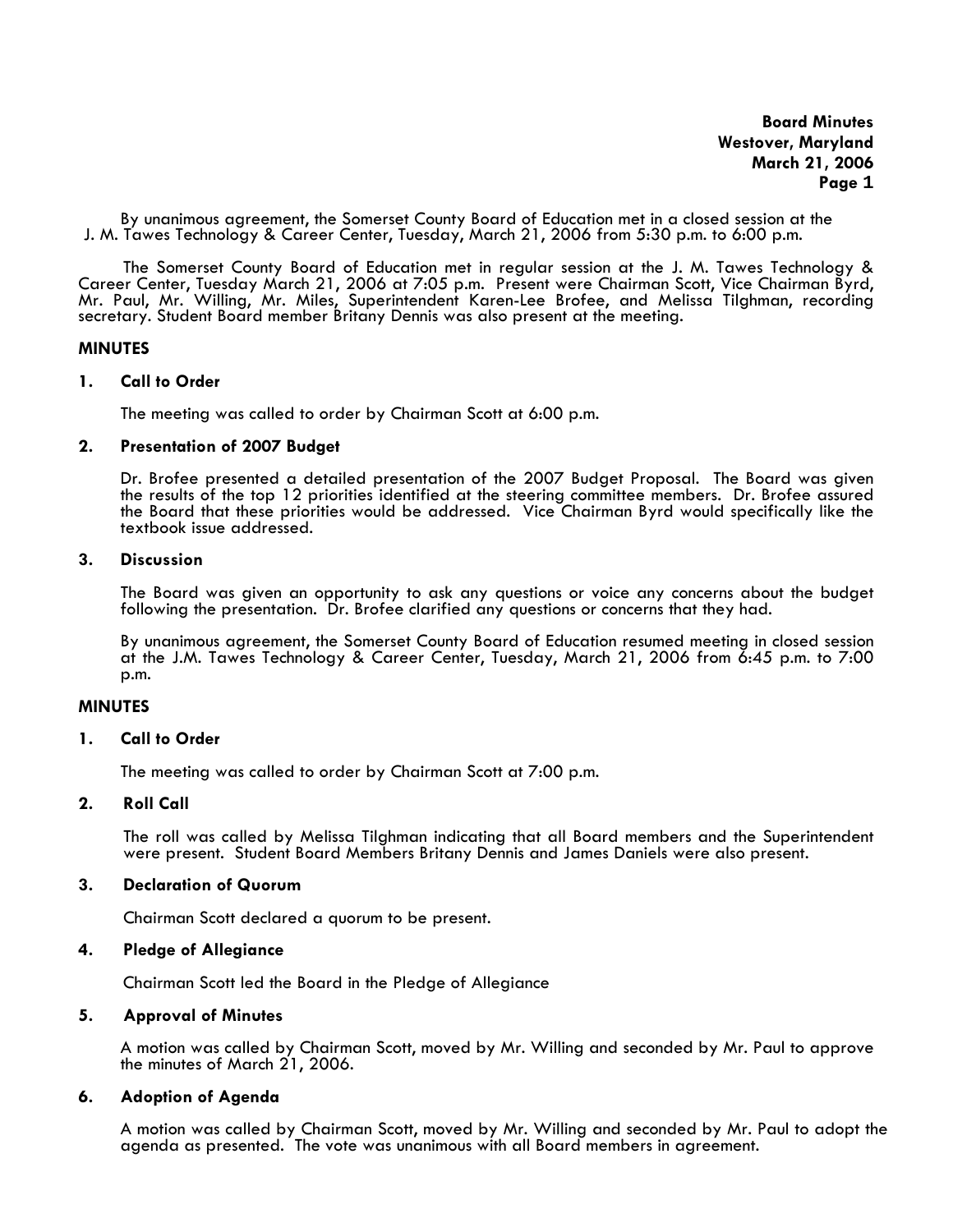**Board Minutes Westover, Maryland March 21, 2006 Page 2**

#### **7. Public Participation**

Mr. Doug Taylor, accompanied by his wife, read a prepared letter about their dissatisfaction with a teacher Washington High School and the unfairness of her grading. Several members of the public had concerns regarding the Athletic Policy. They were Ms. Zelma Hayward and Sylvia Smith. Dr. Brofee gave an explanation of the policy and the Board members listened to their concerns. Dr. Brofee agreed to meet Ms. Hayward and Mr. & Mrs. Taylor in her office to discuss their concerns.

### **8. Student Board Members Report**

 Student Board member Britany Dennis gave a wonderful report for Crisfield High School. Chairman Scott thanked her for her report.

### **9. Greenwood Elementary**

Mrs. O'Neal, Greenwood Elementary School Principal, provided a report on the school's progress describing several highlights and accomplishments within and beyond the school day.

### **10. High School Graduate**

Mr. O'Neal, Washington High School Principal, presented Delron Corbin with his diploma. Mr. Corbin was accompanied by his family. Mr. Corbin was unable to complete his work with his graduating class last year.

#### **11. Old Business**

## **Approval of two members to the School System Ethics Panel**

A motion was called for by Chairman Scott, moved by Mr. Willing and seconded by Vice Chairman Byrd to approve Chris Sterling and Phil Widdowson to serve on the School System Ethics Panel.

#### **Policies**

Upon recommendation of the Superintendent, it was the consensus of the Board to approve the reviewed and revised series #100, Administration Policies.

#### **12. New Business**

Upon recommendation of the Superintendent, it was moved by Mr. Willing and seconded by Mr. Paul to approve Mr. Daugherty's Woodson Change Order Requests with the exception the transformer protectors. The Board requested more information on this item. **Bus Contract Awards**

It was the consensus of the Board to approve Mr. Daugherty's request to hire John Asanovich and William Handy as new Somerset County Bus Contractors.

## **Capital Budget Proposal**

The Capital Budget was presented and reviewed at the Budget Work Session.